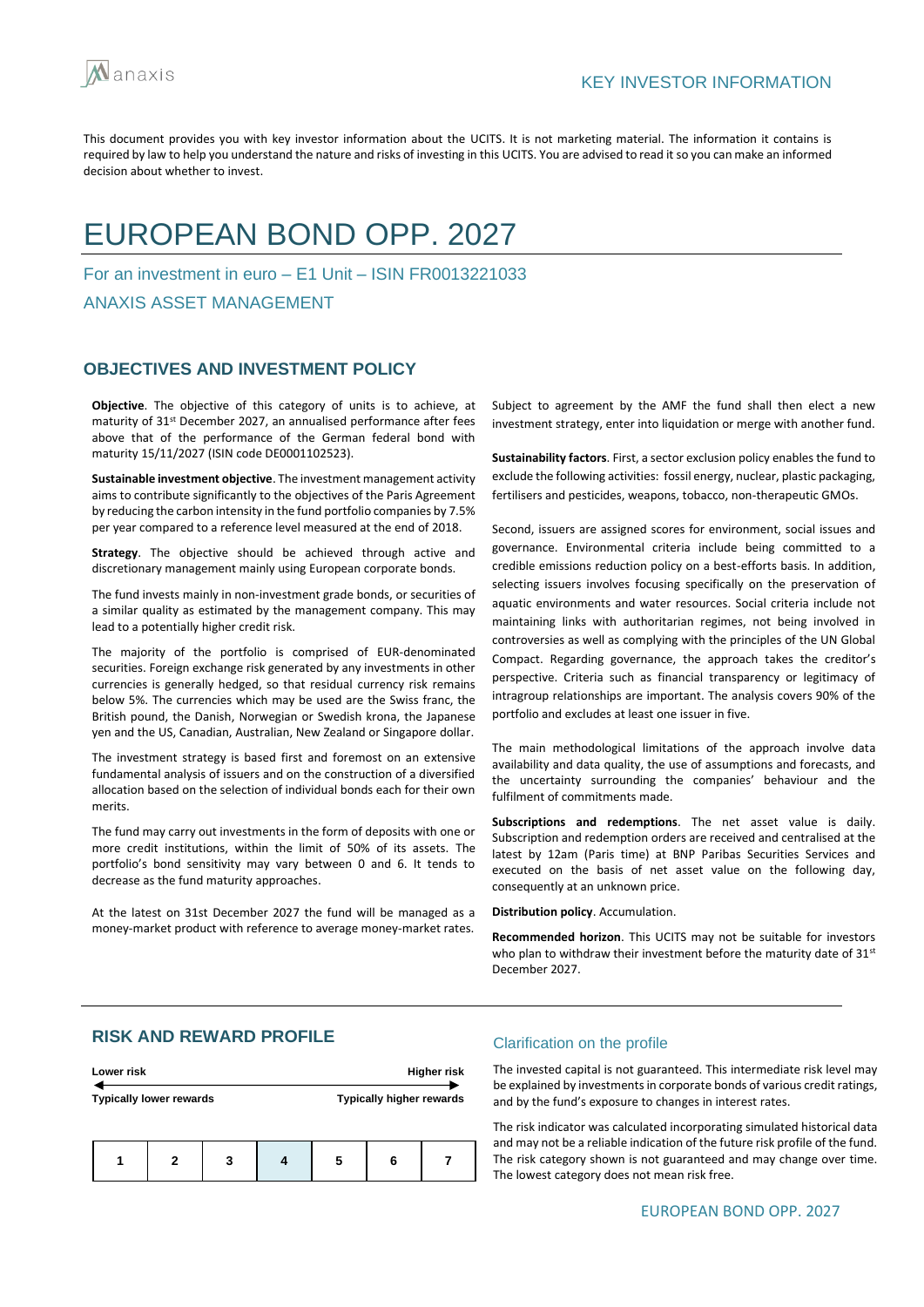

**Credit risk**: Risk of a deterioration in the signature quality of the issuer, or of its defaulting, which could lead to a fall in the price of the bond and thus in the net asset value of the fund.

**Counterparty risk**: Risk of insolvability or default by one of the fund's counterparties, which may lead to a failure to pay or deliver.

## **CHARGES**

The charges are used to pay the costs of running the fund, including the costs of marketing and distributing it. These charges reduce the potential growth of your investment.

| One-off charges taken before or after you invest      |             | This is the maximum that might be taken out of your money                                                                                                                                          |  |  |
|-------------------------------------------------------|-------------|----------------------------------------------------------------------------------------------------------------------------------------------------------------------------------------------------|--|--|
| Entree charge                                         | 2%          | before it is invested or before proceeds of your investments                                                                                                                                       |  |  |
| Exit charge                                           | 1%          | are paid out. In certain cases you may pay less. Please refer to<br>your financial advisor or the distributor for the actual entry and<br>exit charges.                                            |  |  |
| Charges taken from the SICAV over each year           |             | This figure is an estimate. It may vary from one year to another.                                                                                                                                  |  |  |
| On-going charges                                      | 1.48%       | On-going charges exclude portfolio transaction costs, except in<br>the case of an entry/exit charge paid by the fund when buying<br>or selling units in another collective investment undertaking. |  |  |
| Charges taken from the SICAV under certain conditions |             |                                                                                                                                                                                                    |  |  |
| Performance fee                                       | <b>None</b> | For more information on charges, please refer to section<br>"Charges" of the prospectus available on the website<br>www.anaxiscapital.com.                                                         |  |  |

## **PAST PERFORMANCE**



Past performance is not a guide to future performance.

The fund was launched on 10 May 2017.

The base currency of the E1 units is the euro.

On-going charges are deducted from performance calculations. However entry and exit fees which may be applicable are not deducted from these performance figures.

### **PRACTICAL INFORMATION**

The custodian is BNP Paribas Securities Services. The most recent prospectus and the latest periodic documents of regulatory information, as well as all other practical information, are available for free from the managing company upon simple written request. The net asset value is available upon simple request from the managing company and via its internet site at www.anaxiscapital.com. According to your tax status, potential capital gains and revenues resulting from the fund may be subject to taxation. We advise you to enquire for more information from the distributor of the fund.

Information for Swiss investors. The Fund's rules, the Prospectus, the Key Investor Information Document (KIID) together with the annual and semi-annual reports are available for free from the representative of the company in Switzerland (ACOLIN Fund Services AG, Leutschenbachstrasse 50, CH-8050 Zurich, www.acolin.ch). The paying agent in Switzerland is the Banque Cantonale Vaudoise, 14, Place St-François, 1003 Lausanne.

Anaxis Asset Management SAS may be held liable solely on the basis of any statement contained in this document that is misleading, inaccurate or inconsistent with the relevant parts of the prospectus for the fund. Up-to-date details of the remuneration policy are available on the company's website at www.anaxiscapital.com. A paper or electronic copy of the remuneration policy will be made available free of charge upon request.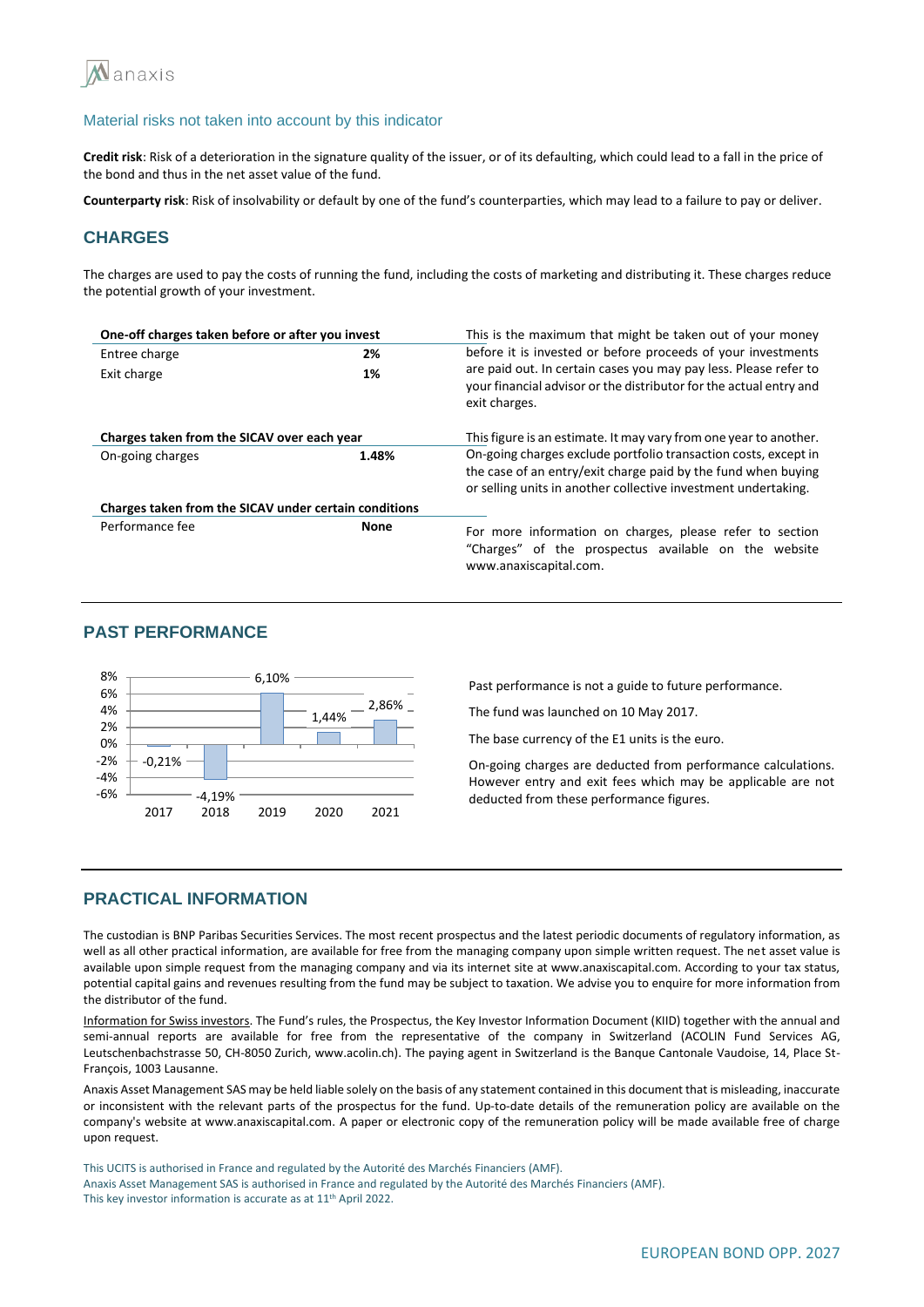

# EUROPEAN BOND OPP. 2027

For an investment in euro – E2 Unit – ISIN FR0013221041

ANAXIS ASSET MANAGEMENT

## **OBJECTIVES AND INVESTMENT POLICY**

**Objective**. The objective of this category of units is to achieve, at maturity of 31st December 2027, an annualised performance after fees above that of the performance of the German federal bond with maturity 15/11/2027 (ISIN code DE0001102523).

**Sustainable investment objective**. The investment management activity aims to contribute significantly to the objectives of the Paris Agreement by reducing the carbon intensity in the fund portfolio companies by 7.5% per year compared to a reference level measured at the end of 2018.

**Strategy**. The objective should be achieved through active and discretionary management mainly using European corporate bonds.

The fund invests mainly in non-investment grade bonds, or securities of a similar quality as estimated by the management company. This may lead to a potentially higher credit risk.

The majority of the portfolio is comprised of EUR-denominated securities. Foreign exchange risk generated by any investments in other currencies is generally hedged, so that residual currency risk remains below 5%. The currencies which may be used are the Swiss franc, the British pound, the Danish, Norwegian or Swedish krona, the Japanese yen and the US, Canadian, Australian, New Zealand or Singapore dollar.

The investment strategy is based first and foremost on an extensive fundamental analysis of issuers and on the construction of a diversified allocation based on the selection of individual bonds each for their own merits.

The fund may carry out investments in the form of deposits with one or more credit institutions, within the limit of 50% of its assets. The portfolio's bond sensitivity may vary between 0 and 6. It tends to decrease as the fund maturity approaches.

At the latest on 31st December 2027 the fund will be managed as a money-market product with reference to average money-market rates.

Subject to agreement by the AMF the fund shall then elect a new investment strategy, enter into liquidation or merge with another fund.

**Sustainability factors**. First, a sector exclusion policy enables the fund to exclude the following activities: fossil energy, nuclear, plastic packaging, fertilisers and pesticides, weapons, tobacco, nontherapeutic GMOs.

Second, issuers are assigned scores for environment, social issues and governance. Environmental criteria include being committed to a credible emissions reduction policy on a best-efforts basis. In addition, selecting issuers involves focusing specifically on the preservation of aquatic environments and water resources. Social criteria include not maintaining links with authoritarian regimes, not being involved in controversies as well as complying with the principles of the UN Global Compact. Regarding governance, the approach takes the creditor's perspective. Criteria such as financial transparency or legitimacy of intragroup relationships are important. The analysis covers 90% of the portfolio and excludes at least one issuer in five.

The main methodological limitations of the approach involve data availability and data quality, the use of assumptions and forecasts, and the uncertainty surrounding the companies' behaviour and the fulfilment of commitments made.

**Subscriptions and redemptions**. The net asset value is daily. Subscription and redemption orders are received and centralised at the latest by 12am (Paris time) at BNP Paribas Securities Services and executed on the basis of net asset value on the following day, consequently at an unknown price.

**Distribution policy**. Accumulation and/or distribution.

**Recommended horizon**. This UCITS may not be suitable for investors who plan to withdraw their investment before the maturity date of 31<sup>st</sup> December 2027.

# **RISK AND REWARD PROFILE**

| Lower risk |                                |  |  |                                 | <b>Higher risk</b> |
|------------|--------------------------------|--|--|---------------------------------|--------------------|
|            | <b>Typically lower rewards</b> |  |  | <b>Typically higher rewards</b> |                    |
| 2          |                                |  |  |                                 |                    |

#### Clarification on the profile

The invested capital is not guaranteed. This intermediate risk level may be explained by investments in corporate bonds of various credit ratings, and by the fund's exposure to changes in interest rates.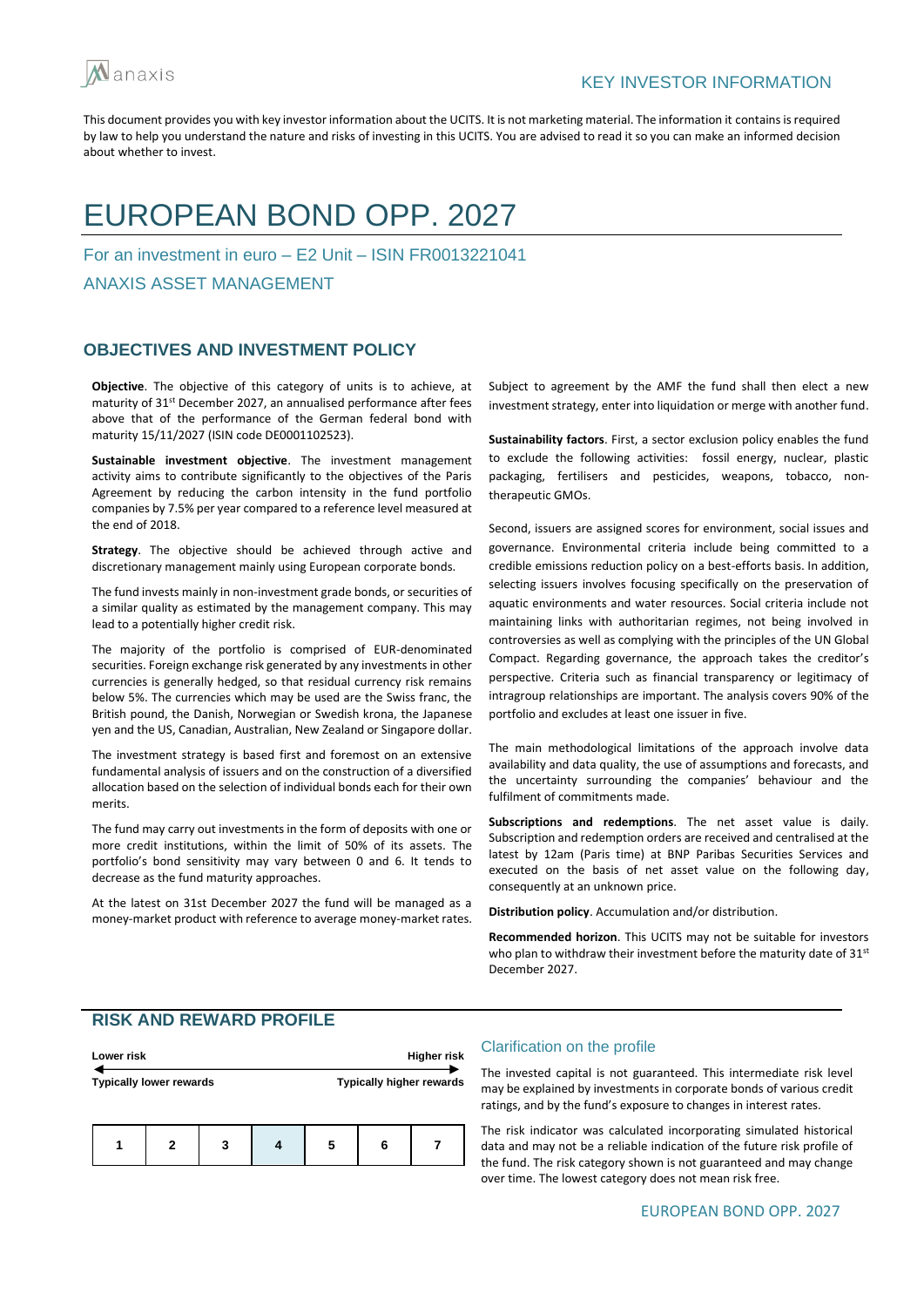

**Credit risk**: Risk of a deterioration in the signature quality of the issuer, or of its defaulting, which could lead to a fall in the price of the bond and thus in the net asset value of the fund.

**Counterparty risk**: Risk of insolvability or default by one of the fund's counterparties, which may lead to a failure to pay or deliver.

## **CHARGES**

The charges are used to pay the costs of running the fund, including the costs of marketing and distributing it. These charges reduce the potential growth of your investment.

| One-off charges taken before or after you invest      |             | This is the maximum that might be taken out of your money                                                                                                                                          |  |  |
|-------------------------------------------------------|-------------|----------------------------------------------------------------------------------------------------------------------------------------------------------------------------------------------------|--|--|
| Entree charge                                         | 2%          | before it is invested or before proceeds of your investments                                                                                                                                       |  |  |
| Exit charge                                           | 1%          | are paid out. In certain cases you may pay less. Please refer to<br>your financial advisor or the distributor for the actual entry and<br>exit charges.                                            |  |  |
| Charges taken from the SICAV over each year           |             | This figure is an estimate. It may vary from one year to another.                                                                                                                                  |  |  |
| On-going charges                                      | 1.48%       | On-going charges exclude portfolio transaction costs, except in<br>the case of an entry/exit charge paid by the fund when buying<br>or selling units in another collective investment undertaking. |  |  |
| Charges taken from the SICAV under certain conditions |             |                                                                                                                                                                                                    |  |  |
| Performance fee                                       | <b>None</b> | For more information on charges, please refer to section<br>"Charges" of the prospectus available on the website<br>www.anaxiscapital.com.                                                         |  |  |

## **PAST PERFORMANCE**



Past performance is not a guide to future performance.

The fund was launched on 10 May 2017.

The base currency of the E2 units is the euro.

On-going charges are deducted from performance calculations. However, entry and exit fees which may be applicable are not deducted from these performance figures.

## **PRACTICAL INFORMATION**

The custodian is BNP Paribas Securities Services. The most recent prospectus and the latest periodic documents of regulatory information, as well as all other practical information, are available for free from the managing company upon simple written request. The net asset value is available upon simple request from the managing company and via its internet site at www.anaxiscapital.com. According to your tax status, potential capital gains and revenues resulting from the fund may be subject to taxation. We advise you to enquire for more information from the distributor of the fund.

Information for Swiss investors. The Fund's rules, the Prospectus, the Key Investor Information Document (KIID) together with the annual and semi-annual reports are available for free from the representative of the company in Switzerland (ACOLIN Fund Services AG, Leutschenbachstrasse 50, CH-8050 Zurich, www.acolin.ch). The paying agent in Switzerland is the Banque Cantonale Vaudoise, 14, Place St-François, 1003 Lausanne.

Anaxis Asset Management SAS may be held liable solely on the basis of any statement contained in this document that is misleading, inaccurate or inconsistent with the relevant parts of the prospectus for the fund. Up-to-date details of the remuneration policy are available on the company's website at www.anaxiscapital.com. A paper or electronic copy of the remuneration policy will be made available free of charge upon request.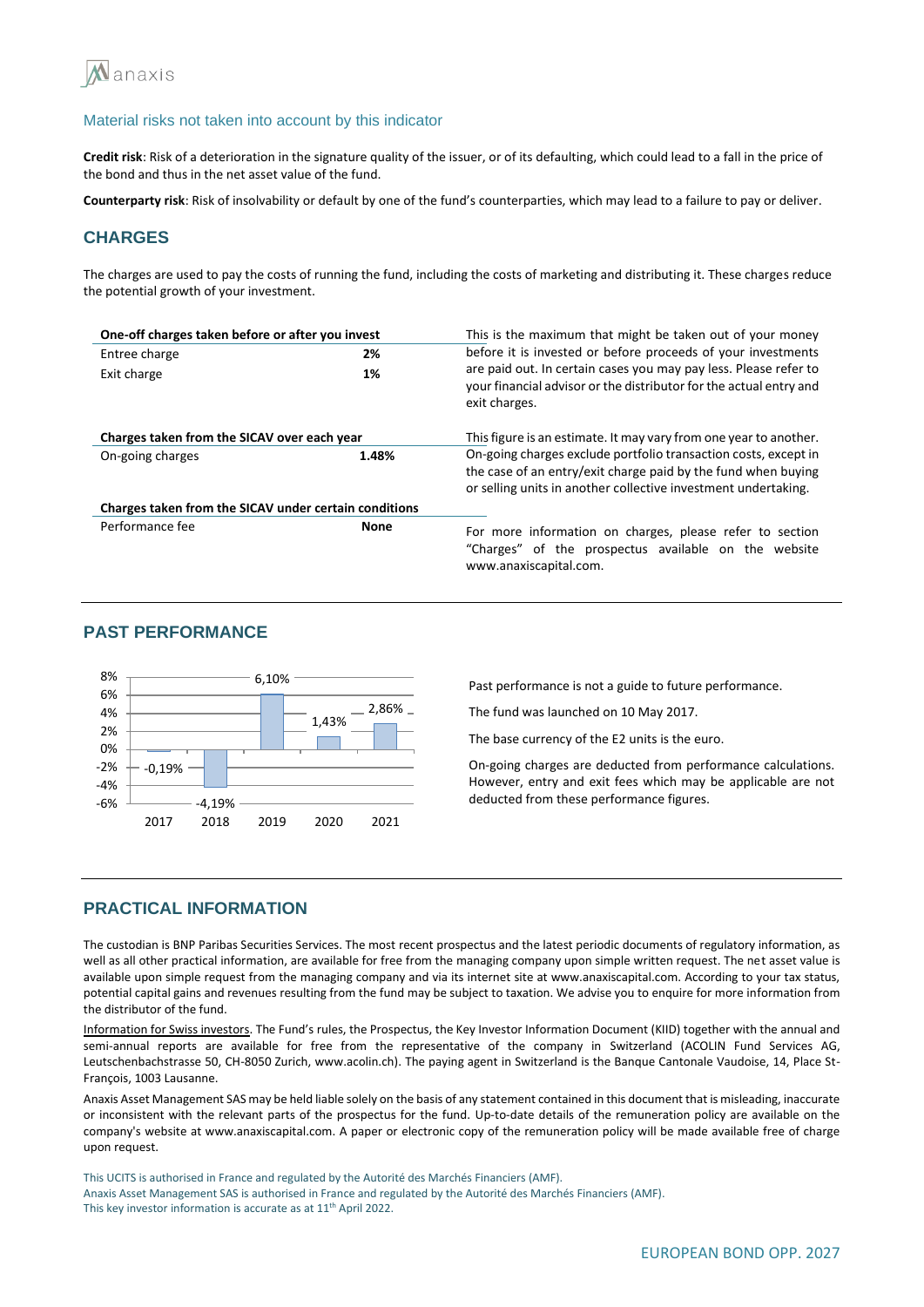

# EUROPEAN BOND OPP. 2027

For an investment in US dollar – U1 Unit – ISIN FR0013221058

ANAXIS ASSET MANAGEMENT

## **OBJECTIVES AND INVESTMENT POLICY**

**Objective**. The objective of this category of units is to achieve, at maturity of 31<sup>st</sup> December 2027, an annualised performance after fees above that of the performance of the US federal bond with maturity 15/11/2027 (ISIN code US9128283F58).

**Sustainable investment objective**. The investment management activity aims to contribute significantly to the objectives of the Paris Agreement by reducing the carbon intensity in the fund portfolio companies by 7.5% per year compared to a reference level measured at the end of 2018.

**Strategy**. The objective should be achieved through active and discretionary management mainly using European corporate bonds.

The fund invests mainly in non-investment grade bonds, or securities of a similar quality as estimated by the management company. This may lead to a potentially higher credit risk.

The majority of the portfolio is comprised of EUR-denominated securities. Foreign exchange risk generated by any investments in other currencies is generally hedged, so that residual currency risk remains below 5%. The currencies which may be used are the Swiss franc, the British pound, the Danish, Norwegian or Swedish krona, the Japanese yen and the US, Canadian, Australian, New Zealand or Singapore dollar.

The investment strategy is based first and foremost on an extensive fundamental analysis of issuers and on the construction of a diversified allocation based on the selection of individual bonds each for their own merits.

The fund may carry out investments in the form of deposits with one or more credit institutions, within the limit of 50% of its assets. The portfolio's bond sensitivity may vary between 0 and 6. It tends to decrease as the fund maturity approaches.

At the latest on 31st December 2027 the fund will be managed as a money-market product with reference to average money-market rates. Subject to agreement by the AMF the fund shall then elect a new investment strategy, enter into liquidation or merge with another fund.

**Sustainability factors**. First, a sector exclusion policy enables the fund to exclude the following activities: fossil energy, nuclear, plastic packaging, fertilisers and pesticides, weapons, tobacco, nontherapeutic GMOs.

Second, issuers are assigned scores for environment, social issues and governance. Environmental criteria include being committed to a credible emissions reduction policy on a best-efforts basis. In addition, selecting issuers involves focusing specifically on the preservation of aquatic environments and water resources. Social criteria include not maintaining links with authoritarian regimes, not being involved in controversies as well as complying with the principles of the UN Global Compact. Regarding governance, the approach takes the creditor's perspective. Criteria such as financial transparency or legitimacy of intragroup relationships are important. The analysis covers 90% of the portfolio and excludes at least one issuer in five.

The main methodological limitations of the approach involve data availability and data quality, the use of assumptions and forecasts, and the uncertainty surrounding the companies' behaviour and the fulfilment of commitments made.

**Subscriptions and redemptions**. The net asset value is daily. Subscription and redemption orders are received and centralised at the latest by 12am (Paris time) at BNP Paribas Securities Services and executed on the basis of net asset value on the following day, consequently at an unknown price.

**Distribution policy**. Accumulation.

**Recommended horizon**. This UCITS may not be suitable for investors who plan to withdraw their investment before the maturity date of  $31^{st}$ December 2027.

# **RISK AND REWARD PROFILE**

| Lower risk                     |  |  |   |   | Higher risk |                          |
|--------------------------------|--|--|---|---|-------------|--------------------------|
| <b>Typically lower rewards</b> |  |  |   |   |             | Typically higher rewards |
| 3<br>2                         |  |  | 5 | 6 |             |                          |

#### Clarification on the profile

The invested capital is not guaranteed. This intermediate risk level may be explained by investments in corporate bonds of various credit ratings, and by the fund's exposure to changes in interest rates.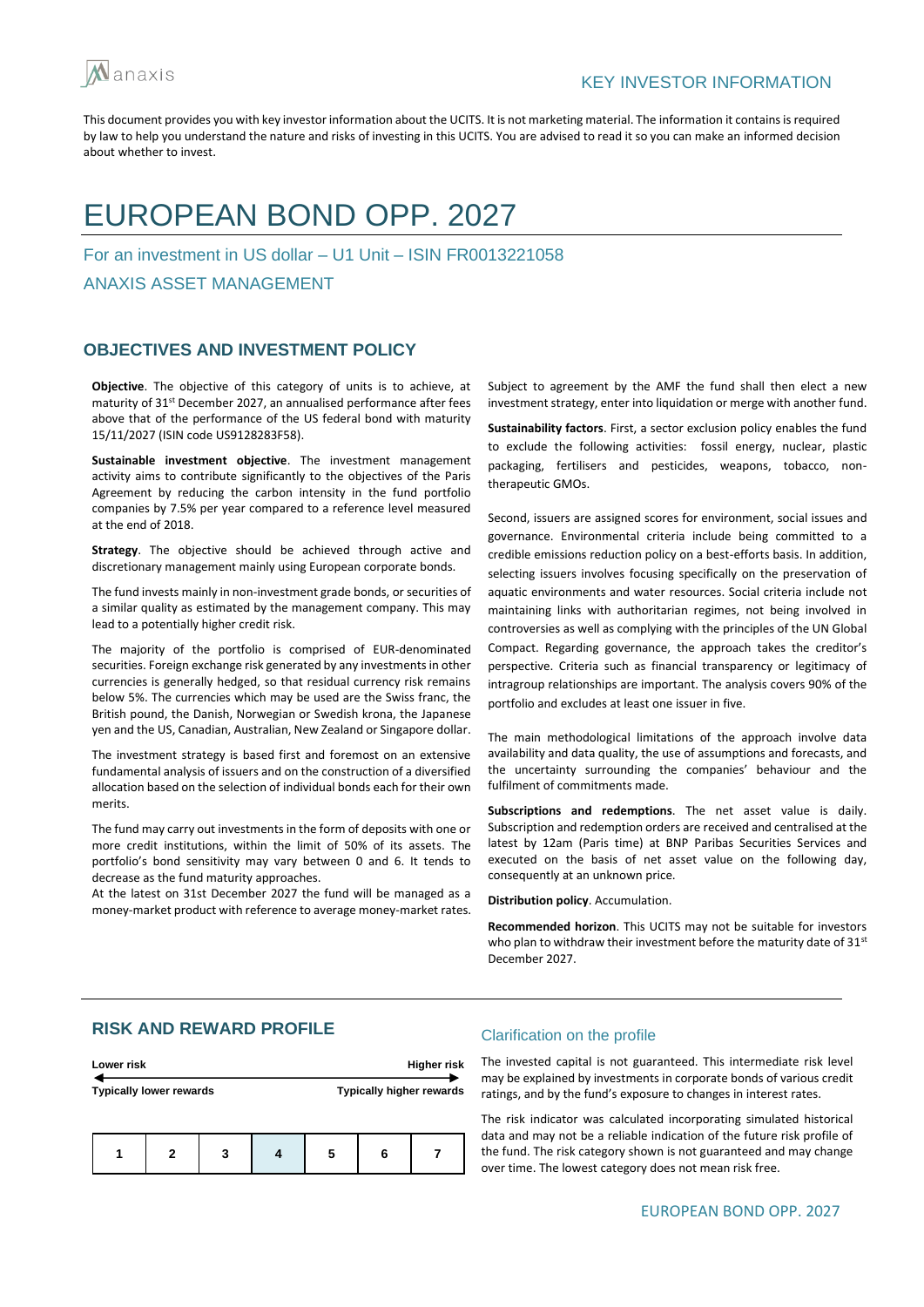

**Credit risk**: Risk of a deterioration in the signature quality of the issuer, or of its defaulting, which could lead to a fall in the price of the bond and thus in the net asset value of the fund.

**Counterparty risk**: Risk of insolvability or default by one of the fund's counterparties, which may lead to a failure to pay or deliver.

## **CHARGES**

The charges are used to pay the costs of running the fund, including the costs of marketing and distributing it. These charges reduce the potential growth of your investment.

| One-off charges taken before or after you invest      |             | This is the maximum that might be taken out of your money                                                                                                                                          |  |  |  |
|-------------------------------------------------------|-------------|----------------------------------------------------------------------------------------------------------------------------------------------------------------------------------------------------|--|--|--|
| Entree charge                                         | 2%          | before it is invested or before proceeds of your investments                                                                                                                                       |  |  |  |
| Exit charge                                           | 1%          | are paid out. In certain cases you may pay less. Please refer to<br>your financial advisor or the distributor for the actual entry and<br>exit charges.                                            |  |  |  |
| Charges taken from the SICAV over each year           |             | This figure is an estimate. It may vary from one year to another.                                                                                                                                  |  |  |  |
| On-going charges                                      | 1.48%       | On-going charges exclude portfolio transaction costs, except in<br>the case of an entry/exit charge paid by the fund when buying<br>or selling units in another collective investment undertaking. |  |  |  |
| Charges taken from the SICAV under certain conditions |             |                                                                                                                                                                                                    |  |  |  |
| Performance fee                                       | <b>None</b> | For more information on charges, please refer to section<br>"Charges" of the prospectus available on the website<br>www.anaxiscapital.com.                                                         |  |  |  |

## **PAST PERFORMANCE**



Past performance is not a guide to future performance.

The fund was launched on 10 May 2017. This category of units was launched on 11 May 2017. Its base currency is the US dollar.

On-going charges are deducted from performance calculations. However entry and exit fees which may be applicable are not deducted from these performance figures.

## **PRACTICAL INFORMATION**

The custodian is BNP Paribas Securities Services. The most recent prospectus and the latest periodic documents of regulatory information, as well as all other practical information, are available for free from the managing company upon simple written request. The net asset value is available upon simple request from the managing company and via its internet site at www.anaxiscapital.com. According to your tax status, potential capital gains and revenues resulting from the fund may be subject to taxation. We advise you to enquire for more information from the distributor of the fund.

Information for Swiss investors. The Fund's rules, the Prospectus, the Key Investor Information Document (KIID) together with the annual and semi-annual reports are available for free from the representative of the company in Switzerland (ACOLIN Fund Services AG, Leutschenbachstrasse 50, CH-8050 Zurich, www.acolin.ch). The paying agent in Switzerland is the Banque Cantonale Vaudoise, 14, Place St-François, 1003 Lausanne.

Anaxis Asset Management SAS may be held liable solely on the basis of any statement contained in this document that is misleading, inaccurate or inconsistent with the relevant parts of the prospectus for the fund. Up-to-date details of the remuneration policy are available on the company's website at www.anaxiscapital.com. A paper or electronic copy of the remuneration policy will be made available free of charge upon request.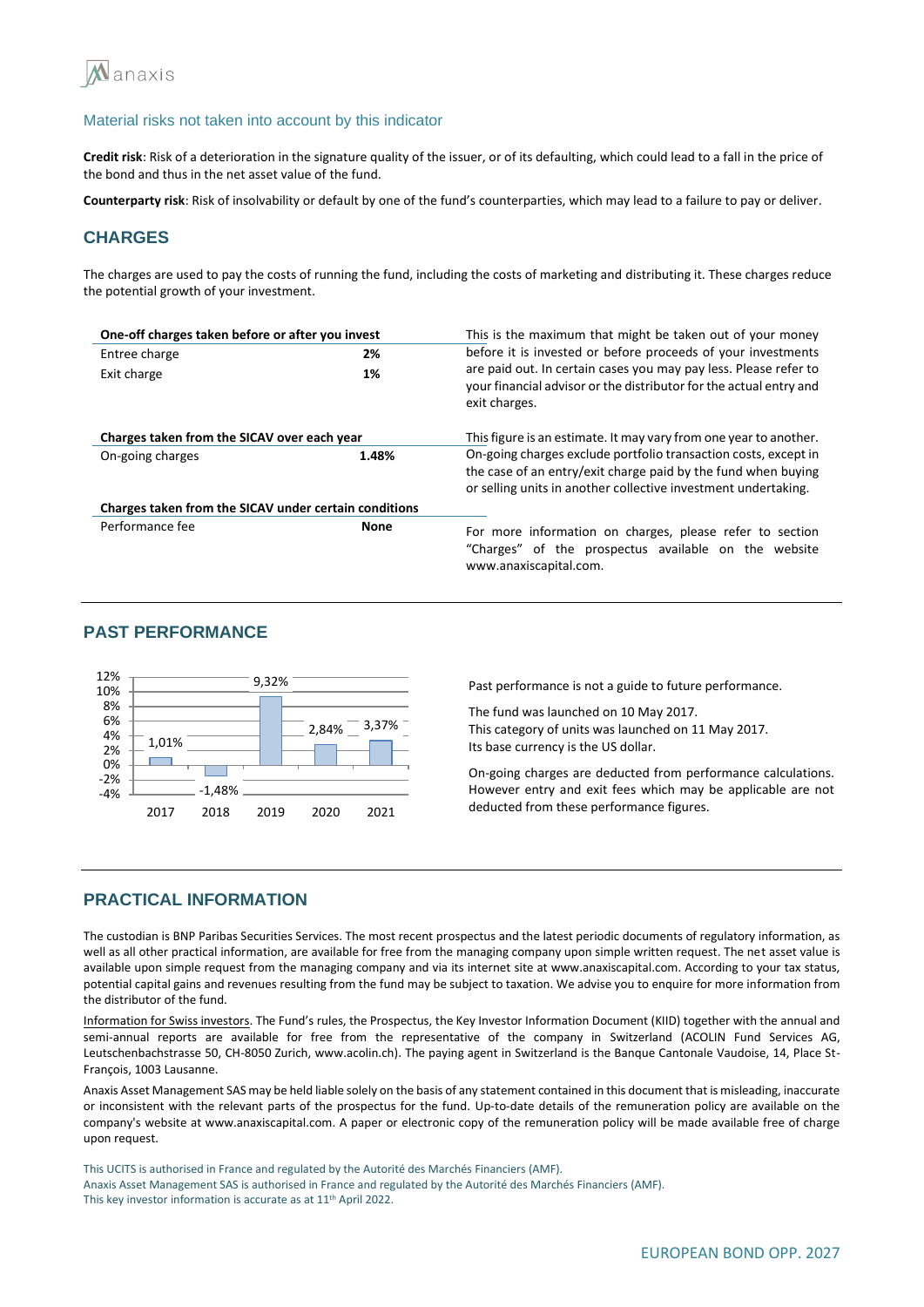

# EUROPEAN BOND OPP. 2027

For an investment in Swiss franc – S1 Unit – ISIN FR0013221066

ANAXIS ASSET MANAGEMENT

## **OBJECTIVES AND INVESTMENT POLICY**

**Objective**. The objective of this category of units is to achieve, at maturity of 31st December 2027, an annualised performance after fees above that of the performance of the Swiss federal bond with maturity 27/06/2027 (ISIN code CH0031835561).

**Sustainable investment objective**. The investment management activity aims to contribute significantly to the objectives of the Paris Agreement by reducing the carbon intensity in the fund portfolio companies by 7.5% per year compared to a reference level measured at the end of 2018.

**Strategy**. The objective should be achieved through active and discretionary management mainly using European corporate bonds.

The fund invests mainly in non-investment grade bonds, or securities of a similar quality as estimated by the management company. This may lead to a potentially higher credit risk.

The majority of the portfolio is comprised of EUR-denominated securities. Foreign exchange risk generated by any investments in other currencies is generally hedged, so that residual currency risk remains below 5%. The currencies which may be used are the Swiss franc, the British pound, the Danish, Norwegian or Swedish krona, the Japanese yen and the US, Canadian, Australian, New Zealand or Singapore dollar.

The investment strategy is based first and foremost on an extensive fundamental analysis of issuers and on the construction of a diversified allocation based on the selection of individual bonds each for their own merits.

The fund may carry out investments in the form of deposits with one or more credit institutions, within the limit of 50% of its assets. The portfolio's bond sensitivity may vary between 0 and 6. It tends to decrease as the fund maturity approaches.

At the latest on 31st December 2027 the fund will be managed as a money-market product with reference to average money-market rates.

Subject to agreement by the AMF the fund shall then elect a new investment strategy, enter into liquidation or merge with another fund.

**Sustainability factors**. First, a sector exclusion policy enables the fund to exclude the following activities: fossil energy, nuclear, plastic packaging, fertilisers and pesticides, weapons, tobacco, nontherapeutic GMOs.

Second, issuers are assigned scores for environment, social issues and governance. Environmental criteria include being committed to a credible emissions reduction policy on a best-efforts basis. In addition, selecting issuers involves focusing specifically on the preservation of aquatic environments and water resources. Social criteria include not maintaining links with authoritarian regimes, not being involved in controversies as well as complying with the principles of the UN Global Compact. Regarding governance, the approach takes the creditor's perspective. Criteria such as financial transparency or legitimacy of intragroup relationships are important. The analysis covers 90% of the portfolio and excludes at least one issuer in five.

The main methodological limitations of the approach involve data availability and data quality, the use of assumptions and forecasts, and the uncertainty surrounding the companies' behaviour and the fulfilment of commitments made.

**Subscriptions and redemptions**. The net asset value is daily. Subscription and redemption orders are received and centralised at the latest by 12am (Paris time) at BNP Paribas Securities Services and executed on the basis of net asset value on the following day, consequently at an unknown price.

**Distribution policy**. Accumulation.

**Recommended horizon**. This UCITS may not be suitable for investors who plan to withdraw their investment before the maturity date of 31<sup>st</sup> December 2027.

# **RISK AND REWARD PROFILE**

| Lower risk                     |  |  |   |   | Higher risk |                          |
|--------------------------------|--|--|---|---|-------------|--------------------------|
| <b>Typically lower rewards</b> |  |  |   |   |             | Typically higher rewards |
| 3<br>2                         |  |  | 5 | 6 |             |                          |

#### Clarification on the profile

The invested capital is not guaranteed. This intermediate risk level may be explained by investments in corporate bonds of various credit ratings, and by the fund's exposure to changes in interest rates.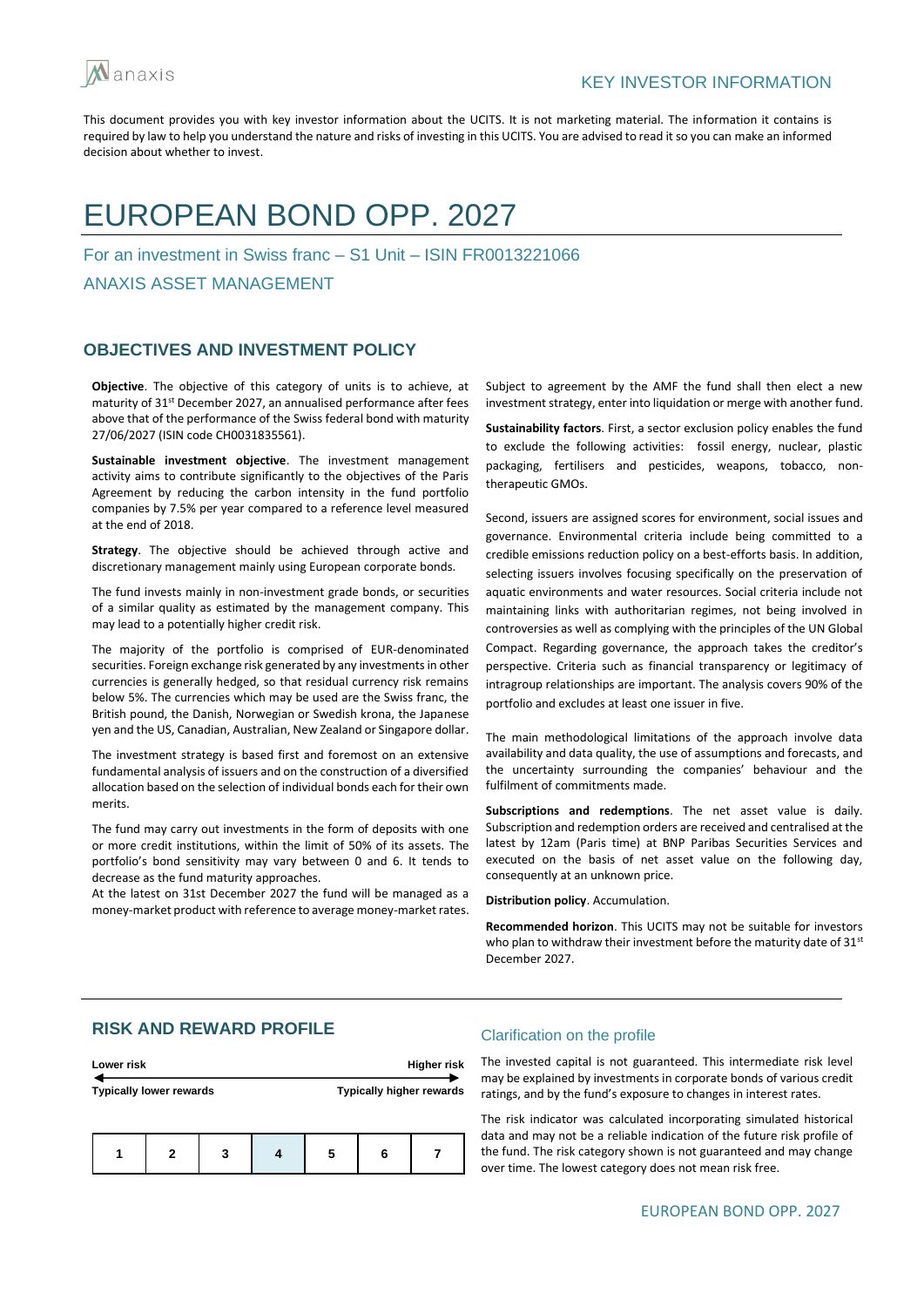

**Credit risk**: Risk of a deterioration in the signature quality of the issuer, or of its defaulting, which could lead to a fall in the price of the bond and thus in the net asset value of the fund.

**Counterparty risk**: Risk of insolvability or default by one of the fund's counterparties, which may lead to a failure to pay or deliver.

# **CHARGES**

The charges are used to pay the costs of running the fund, including the costs of marketing and distributing it. These charges reduce the potential growth of your investment.

| One-off charges taken before or after you invest      |             | This is the maximum that might be taken out of your money                                                                                                                           |
|-------------------------------------------------------|-------------|-------------------------------------------------------------------------------------------------------------------------------------------------------------------------------------|
| Entree charge                                         | 2%          | before it is invested or before proceeds of your investments                                                                                                                        |
| Exit charge                                           | 1%          | are paid out. In certain cases you may pay less. Please refer<br>to your financial advisor or the distributor for the actual<br>entry and exit charges.                             |
| Charges taken from the SICAV over each year           |             | This figure is an estimate. It may vary from one year to                                                                                                                            |
| On-going charges                                      | 1.48%       | another. On-going charges exclude portfolio transaction<br>costs, except in the case of an entry/exit charge paid by the<br>fund when buying or selling units in another collective |
| Charges taken from the SICAV under certain conditions |             | investment undertaking.                                                                                                                                                             |
| Performance fee                                       | <b>None</b> |                                                                                                                                                                                     |
|                                                       |             | For more information on charges, please refer to section<br>"Charges" of the prospectus available on the website<br>www.anaxiscapital.com.                                          |

#### **PAST PERFORMANCE**



Past performance is not a guide to future performance.

The fund was launched on 10 May 2017.

The base currency of the S1 units is the Swiss franc.

On-going charges are deducted from performance calculations. However entry and exit fees which may be applicable are not deducted from these performance figures.

## **PRACTICAL INFORMATION**

The custodian is BNP Paribas Securities Services. The most recent prospectus and the latest periodic documents of regulatory information, as well as all other practical information, are available for free from the managing company upon simple written request. The net asset value is available upon simple request from the managing company and via its internet site at www.anaxiscapital.com. According to your tax status, potential capital gains and revenues resulting from the fund may be subject to taxation. We advise you to enquire for more information from the distributor of the fund.

Information for Swiss investors. The Fund's rules, the Prospectus, the Key Investor Information Document (KIID) together with the annual and semi-annual reports are available for free from the representative of the company in Switzerland (ACOLIN Fund Services AG, Leutschenbachstrasse 50, CH-8050 Zurich, www.acolin.ch). The paying agent in Switzerland is the Banque Cantonale Vaudoise, 14, Place St-François, 1003 Lausanne.

Anaxis Asset Management SAS may be held liable solely on the basis of any statement contained in this document that is misleading, inaccurate or inconsistent with the relevant parts of the prospectus for the fund. Up-to-date details of the remuneration policy are available on the company's website at www.anaxiscapital.com. A paper or electronic copy of the remuneration policy will be made available free of charge upon request.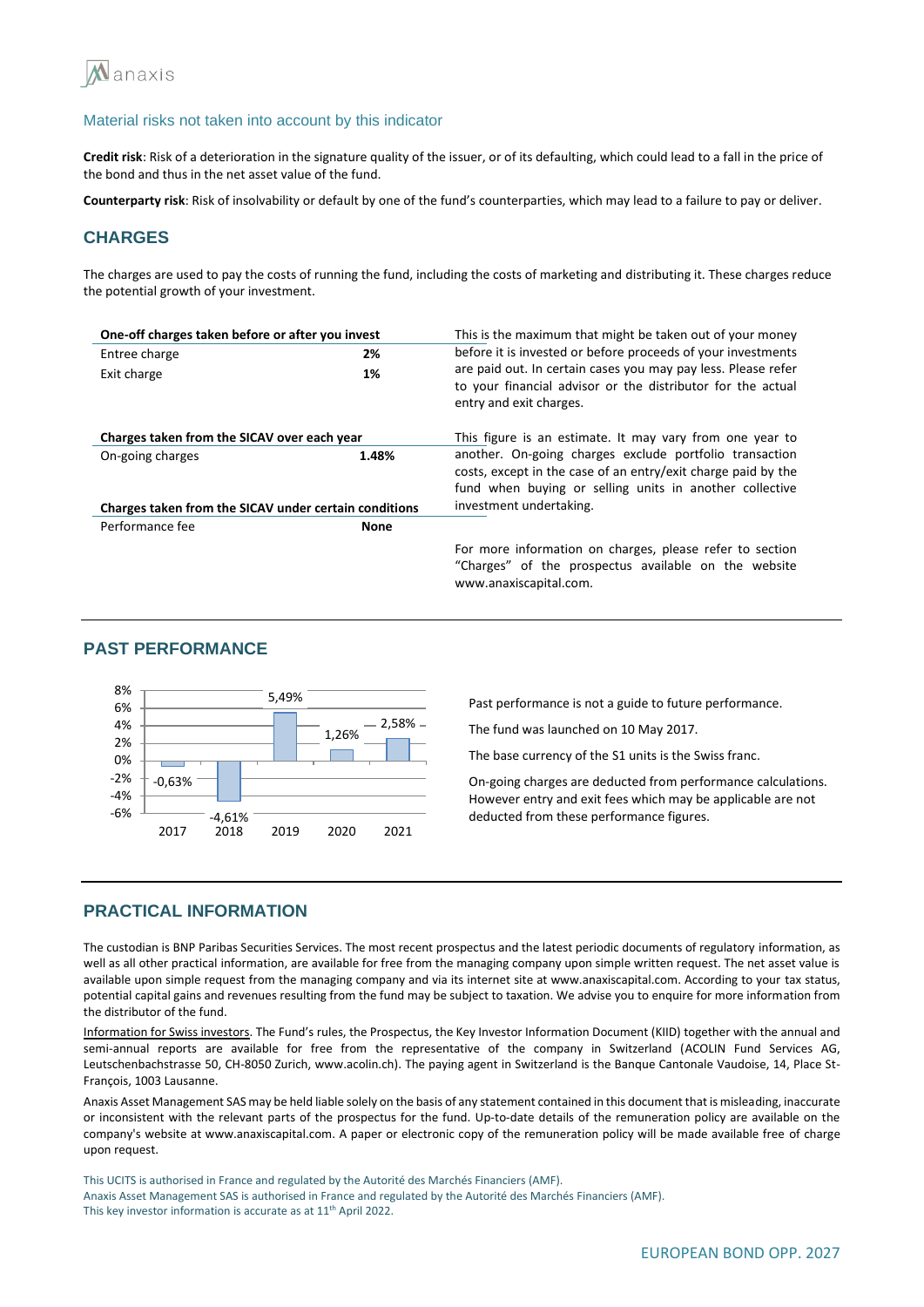

# EUROPEAN BOND OPP. 2027

For an investment in euro – I1 Unit – ISIN FR0013221074

ANAXIS ASSET MANAGEMENT

## **OBJECTIVES AND INVESTMENT POLICY**

**Objective**. The objective of this category of units is to achieve, at maturity of 31<sup>st</sup> December 2027, an annualised performance after fees above that of the performance of the German federal bond with maturity 15/11/2027 (ISIN code DE0001102523).

**Sustainable investment objective**. The investment management activity aims to contribute significantly to the objectives of the Paris Agreement by reducing the carbon intensity in the fund portfolio companies by 7.5% per year compared to a reference level measured at the end of 2018.

**Strategy**. The objective should be achieved through active and discretionary management mainly using European corporate bonds.

The fund invests mainly in non-investment grade bonds, or securities of a similar quality as estimated by the management company. This may lead to a potentially higher credit risk.

The majority of the portfolio is comprised of EUR-denominated securities. Foreign exchange risk generated by any investments in other currencies is generally hedged, so that residual currency risk remains below 5%. The currencies which may be used are the Swiss franc, the British pound, the Danish, Norwegian or Swedish krona, the Japanese yen and the US, Canadian, Australian, New Zealand or Singapore dollar.

The investment strategy is based first and foremost on an extensive fundamental analysis of issuers and on the construction of a diversified allocation based on the selection of individual bonds each for their own merits.

The fund may carry out investments in the form of deposits with one or more credit institutions, within the limit of 50% of its assets. The portfolio's bond sensitivity may vary between 0 and 6. It tends to decrease as the fund maturity approaches.

At the latest on 31st December 2027 the fund will be managed as a money-market product with reference to average money-market rates. Subject to agreement by the AMF the fund shall then elect a new investment strategy, enter into liquidation or merge with another fund.

**Sustainability factors**. First, a sector exclusion policy enables the fund to exclude the following activities: fossil energy, nuclear, plastic packaging, fertilisers and pesticides, weapons, tobacco, nontherapeutic GMOs.

Second, issuers are assigned scores for environment, social issues and governance. Environmental criteria include being committed to a credible emissions reduction policy on a best-efforts basis. In addition, selecting issuers involves focusing specifically on the preservation of aquatic environments and water resources. Social criteria include not maintaining links with authoritarian regimes, not being involved in controversies as well as complying with the principles of the UN Global Compact. Regarding governance, the approach takes the creditor's perspective. Criteria such as financial transparency or legitimacy of intragroup relationships are important. The analysis covers 90% of the portfolio and excludes at least one issuer in five.

The main methodological limitations of the approach involve data availability and data quality, the use of assumptions and forecasts, and the uncertainty surrounding the companies' behaviour and the fulfilment of commitments made.

**Subscriptions and redemptions**. The net asset value is daily. Subscription and redemption orders are received and centralised at the latest by 12am (Paris time) at BNP Paribas Securities Services and executed on the basis of net asset value on the following day, consequently at an unknown price.

**Distribution policy**. Accumulation.

**Recommended horizon**. This UCITS may not be suitable for investors who plan to withdraw their investment before the maturity date of 31<sup>st</sup> December 2027.

## **RISK AND REWARD PROFILE**

| Lower risk                     |   |   |  |   | Higher risk |                                 |
|--------------------------------|---|---|--|---|-------------|---------------------------------|
| <b>Typically lower rewards</b> |   |   |  |   |             | <b>Typically higher rewards</b> |
|                                | 2 | 3 |  | 5 | 6           |                                 |

#### Clarification on the profile

The invested capital is not guaranteed. This intermediate risk level may be explained by investments in corporate bonds of various credit ratings, and by the fund's exposure to changes in interest rates.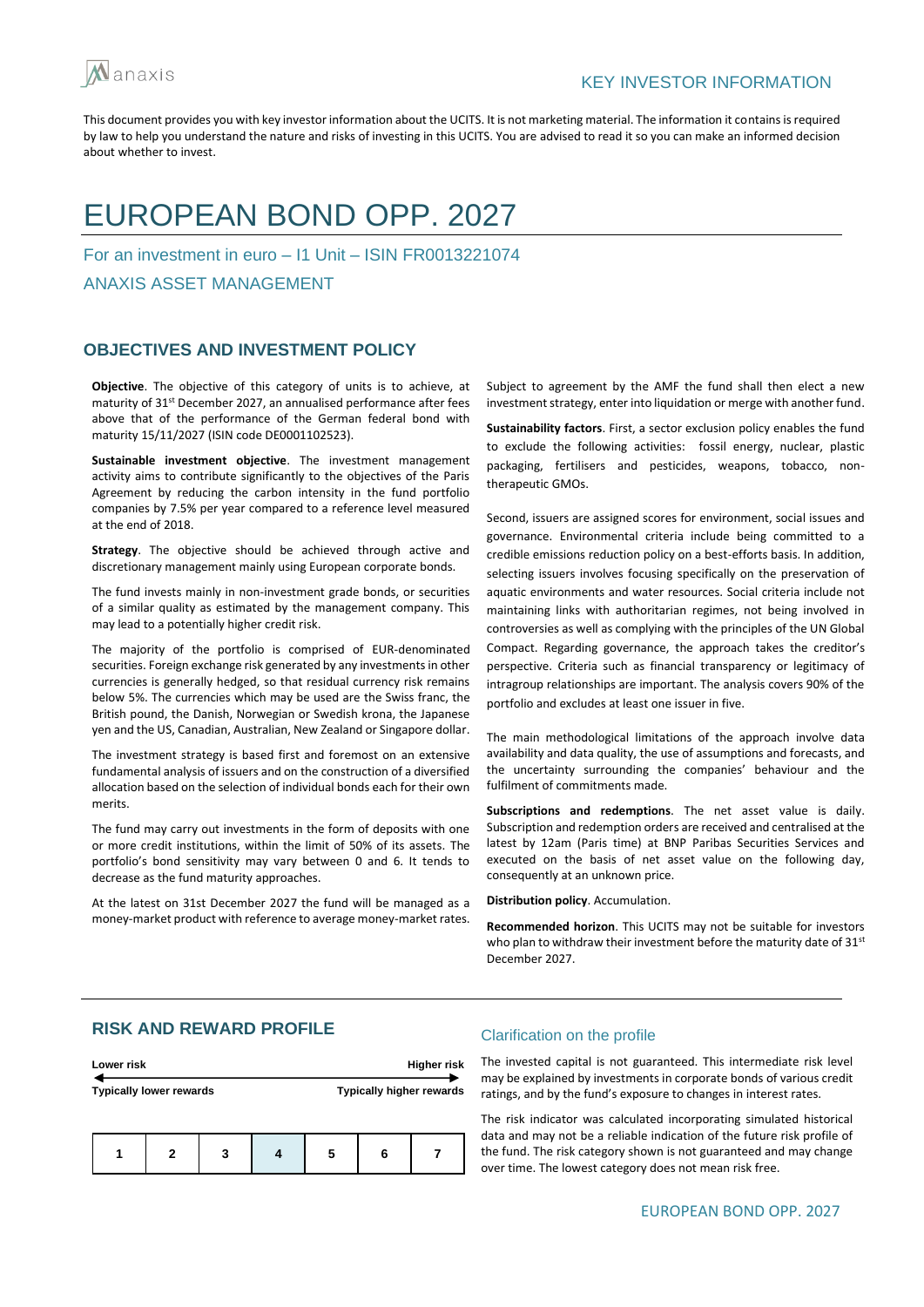

**Credit risk**: Risk of a deterioration in the signature quality of the issuer, or of its defaulting, which could lead to a fall in the price of the bond and thus in the net asset value of the fund.

**Counterparty risk**: Risk of insolvability or default by one of the fund's counterparties, which may lead to a failure to pay or deliver.

## **CHARGES**

The charges are used to pay the costs of running the fund, including the costs of marketing and distributing it. These charges reduce the potential growth of your investment.

| One-off charges taken before or after you invest      |             | This is the maximum that might be taken out of your money                                                                                                                                          |  |  |
|-------------------------------------------------------|-------------|----------------------------------------------------------------------------------------------------------------------------------------------------------------------------------------------------|--|--|
| Entree charge                                         | 2%          | before it is invested or before proceeds of your investments                                                                                                                                       |  |  |
| Exit charge                                           | 1%          | are paid out. In certain cases you may pay less. Please refer to<br>your financial advisor or the distributor for the actual entry and<br>exit charges.                                            |  |  |
| Charges taken from the SICAV over each year           |             | This figure is an estimate. It may vary from one year to another.                                                                                                                                  |  |  |
| On-going charges                                      | 0.98%       | On-going charges exclude portfolio transaction costs, except in<br>the case of an entry/exit charge paid by the fund when buying<br>or selling units in another collective investment undertaking. |  |  |
| Charges taken from the SICAV under certain conditions |             |                                                                                                                                                                                                    |  |  |
| Performance fee                                       | <b>None</b> | For more information on charges, please refer to section<br>"Charges" of the prospectus available on the website<br>www.anaxiscapital.com.                                                         |  |  |

## **PAST PERFORMANCE**



Past performance is not a guide to future performance.

The fund was launched on 10 May 2017. This category of units was launched on 29 May 2017. Its base currency is the euro.

On-going charges are deducted from performance calculations. However entry and exit fees which may be applicable are not deducted from these performance figures.

## **PRACTICAL INFORMATION**

The custodian is BNP Paribas Securities Services. The most recent prospectus and the latest periodic documents of regulatory information, as well as all other practical information, are available for free from the managing company upon simple written request. The net asset value is available upon simple request from the managing company and via its internet site at www.anaxiscapital.com. According to your tax status, potential capital gains and revenues resulting from the fund may be subject to taxation. We advise you to enquire for more information from the distributor of the fund.

Information for Swiss investors. The Fund's rules, the Prospectus, the Key Investor Information Document (KIID) together with the annual and semi-annual reports are available for free from the representative of the company in Switzerland (ACOLIN Fund Services AG, Leutschenbachstrasse 50, CH-8050 Zurich, www.acolin.ch). The paying agent in Switzerland is the Banque Cantonale Vaudoise, 14, Place St-François, 1003 Lausanne.

Anaxis Asset Management SAS may be held liable solely on the basis of any statement contained in this document that is misleading, inaccurate or inconsistent with the relevant parts of the prospectus for the fund. Up-to-date details of the remuneration policy are available on the company's website at www.anaxiscapital.com. A paper or electronic copy of the remuneration policy will be made available free of charge upon request.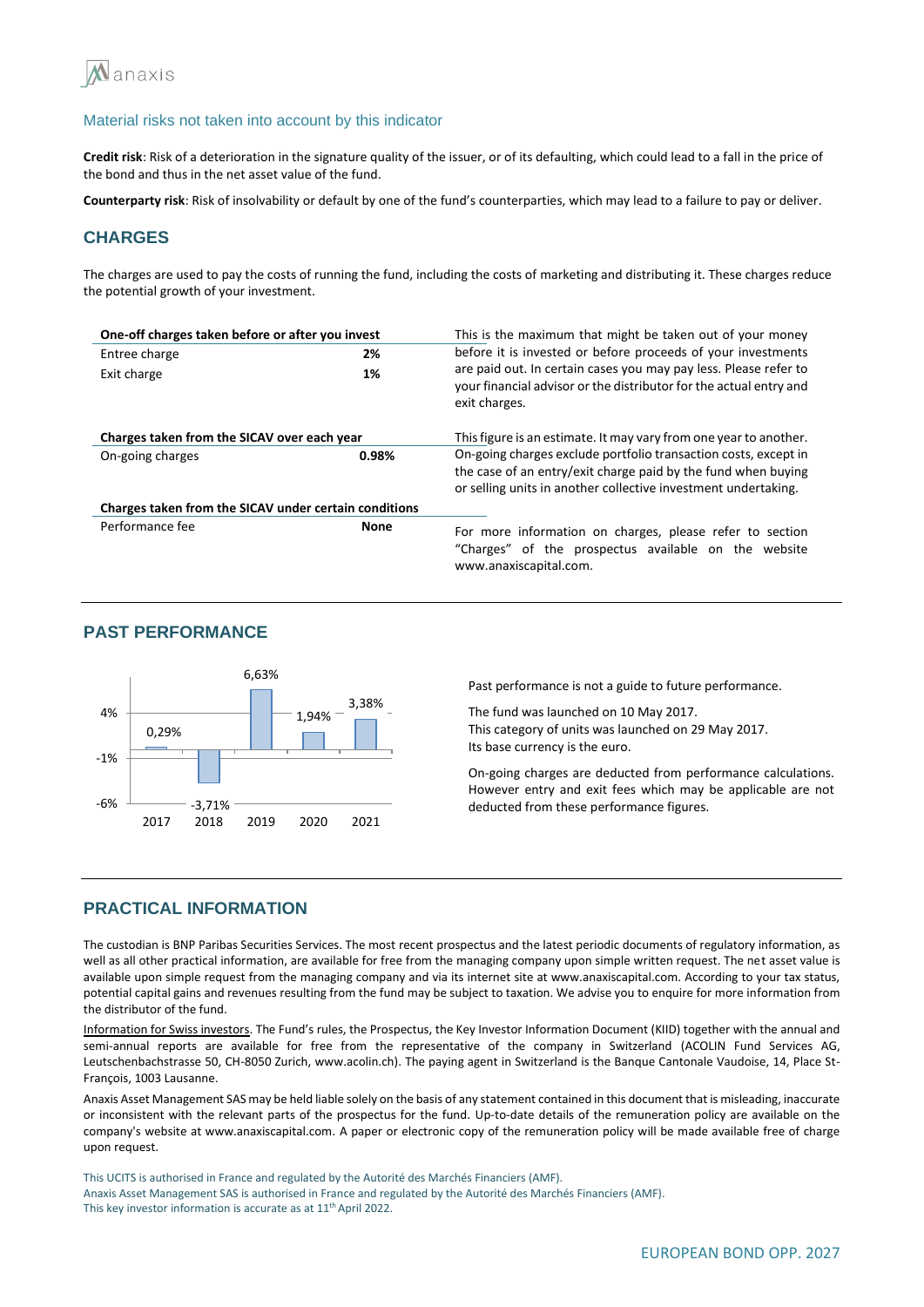

# EUROPEAN BOND OPP. 2027

For an investment in euro – I2 Unit – ISIN FR0013221082

ANAXIS ASSET MANAGEMENT

## **OBJECTIVES AND INVESTMENT POLICY**

**Objective**. The objective of this category of units is to achieve, at maturity of 31<sup>st</sup> December 2027, an annualised performance after fees above that of the performance of the German federal bond with maturity 15/11/2027 (ISIN code DE0001102523).

**Sustainable investment objective**. The investment management activity aims to contribute significantly to the objectives of the Paris Agreement by reducing the carbon intensity in the fund portfolio companies by 7.5% per year compared to a reference level measured at the end of 2018.

**Strategy**. The objective should be achieved through active and discretionary management mainly using European corporate bonds.

The fund invests mainly in non-investment grade bonds, or securities of a similar quality as estimated by the management company. This may lead to a potentially higher credit risk.

The majority of the portfolio is comprised of EUR-denominated securities. Foreign exchange risk generated by any investments in other currencies is generally hedged, so that residual currency risk remains below 5%. The currencies which may be used are the Swiss franc, the British pound, the Danish, Norwegian or Swedish krona, the Japanese yen and the US, Canadian, Australian, New Zealand or Singapore dollar.

The investment strategy is based first and foremost on an extensive fundamental analysis of issuers and on the construction of a diversified allocation based on the selection of individual bonds each for their own merits.

The fund may carry out investments in the form of deposits with one or more credit institutions, within the limit of 50% of its assets. The portfolio's bond sensitivity may vary between 0 and 6. It tends to decrease as the fund maturity approaches.

At the latest on 31st December 2027 the fund will be managed as a money-market product with reference to average money-market rates.

Subject to agreement by the AMF the fund shall then elect a new investment strategy, enter into liquidation or merge with another fund.

**Sustainability factors**. First, a sector exclusion policy enables the fund to exclude the following activities: fossil energy, nuclear, plastic packaging, fertilisers and pesticides, weapons, tobacco, nontherapeutic GMOs.

Second, issuers are assigned scores for environment, social issues and governance. Environmental criteria include being committed to a credible emissions reduction policy on a best-efforts basis. In addition, selecting issuers involves focusing specifically on the preservation of aquatic environments and water resources. Social criteria include not maintaining links with authoritarian regimes, not being involved in controversies as well as complying with the principles of the UN Global Compact. Regarding governance, the approach takes the creditor's perspective. Criteria such as financial transparency or legitimacy of intragroup relationships are important. The analysis covers 90% of the portfolio and excludes at least one issuer in five.

The main methodological limitations of the approach involve data availability and data quality, the use of assumptions and forecasts, and the uncertainty surrounding the companies' behaviour and the fulfilment of commitments made.

**Subscriptions and redemptions**. The net asset value is daily. Subscription and redemption orders are received and centralised at the latest by 12am (Paris time) at BNP Paribas Securities Services and executed on the basis of net asset value on the following day, consequently at an unknown price.

**Distribution policy**. Accumulation and/or distribution.

**Recommended horizon**. This UCITS may not be suitable for investors who plan to withdraw their investment before the maturity date of 31<sup>st</sup> December 2027.

# **RISK AND REWARD PROFILE**

| Lower risk                     |   |   |  |   |                          | <b>Higher risk</b> |
|--------------------------------|---|---|--|---|--------------------------|--------------------|
| <b>Typically lower rewards</b> |   |   |  |   | Typically higher rewards |                    |
|                                | 2 | 3 |  | 5 | 6                        |                    |

#### Clarification on the profile

The invested capital is not guaranteed. This intermediate risk level may be explained by investments in corporate bonds of various credit ratings, and by the fund's exposure to changes in interest rates.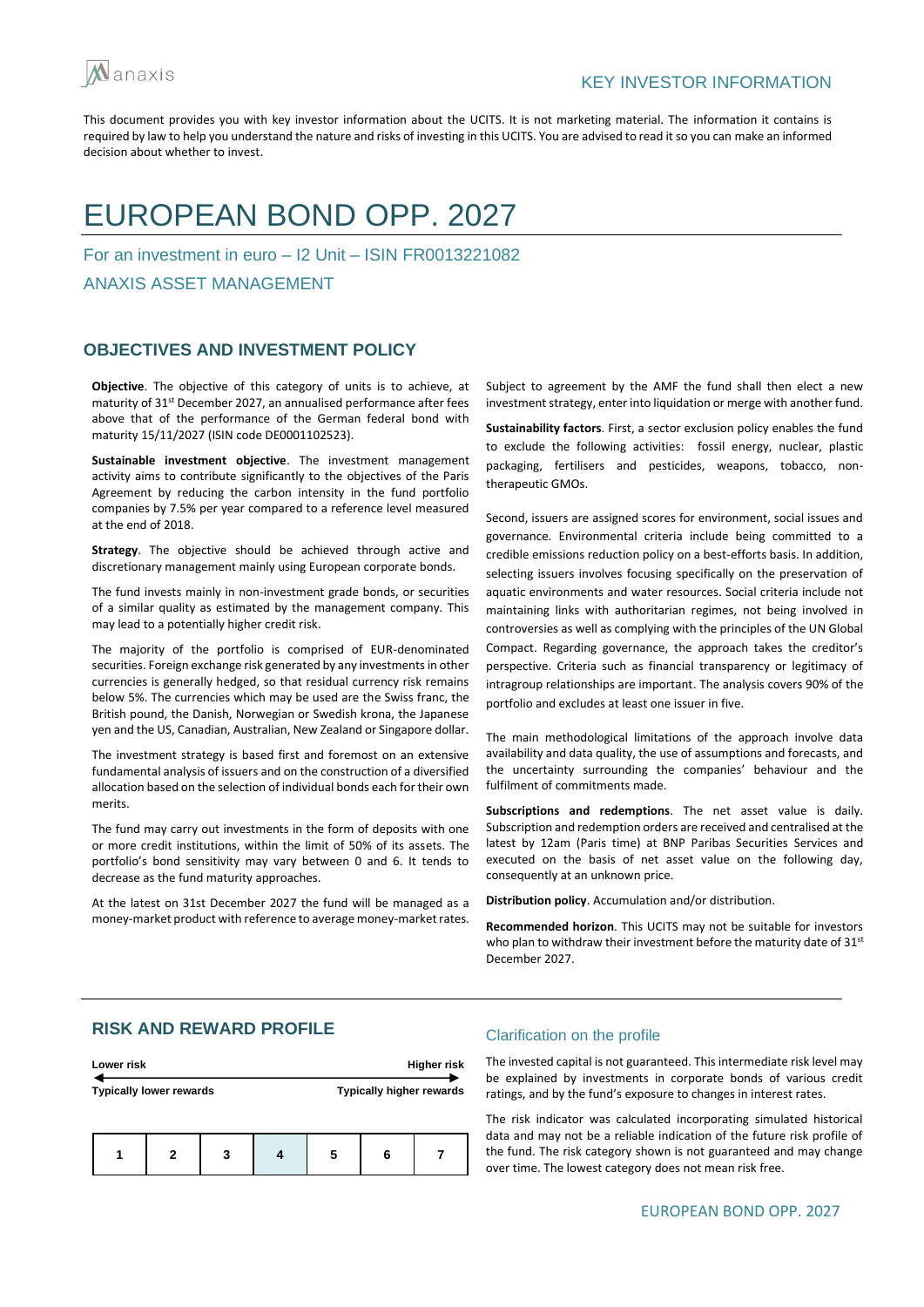

**Credit risk**: Risk of a deterioration in the signature quality of the issuer, or of its defaulting, which could lead to a fall in the price of the bond and thus in the net asset value of the fund.

**Counterparty risk**: Risk of insolvability or default by one of the fund's counterparties, which may lead to a failure to pay or deliver.

# **CHARGES**

The charges are used to pay the costs of running the fund, including the costs of marketing and distributing it. These charges reduce the potential growth of your investment.

| One-off charges taken before or after you invest      |             | This is the maximum that might be taken out of your money                                                                                                                                          |  |  |
|-------------------------------------------------------|-------------|----------------------------------------------------------------------------------------------------------------------------------------------------------------------------------------------------|--|--|
| Entree charge                                         | 2%          | before it is invested or before proceeds of your investments                                                                                                                                       |  |  |
| Exit charge                                           | 1%          | are paid out. In certain cases you may pay less. Please refer to<br>your financial advisor or the distributor for the actual entry and<br>exit charges.                                            |  |  |
| Charges taken from the SICAV over each year           |             | This figure is an estimate. It may vary from one year to another.                                                                                                                                  |  |  |
| On-going charges                                      | 0.98%       | On-going charges exclude portfolio transaction costs, except in<br>the case of an entry/exit charge paid by the fund when buying<br>or selling units in another collective investment undertaking. |  |  |
| Charges taken from the SICAV under certain conditions |             |                                                                                                                                                                                                    |  |  |
| Performance fee                                       | <b>None</b> | For more information on charges, please refer to section<br>"Charges" of the prospectus available on the website<br>www.anaxiscapital.com.                                                         |  |  |

## **PAST PERFORMANCE**



Past performance is not a guide to future performance.

The fund was launched on 10 May 2017. This category of units was launched on 18 May 2017. Its base currency is the euro.

On-going charges are deducted from performance calculations. However entry and exit fees which may be applicable are not deducted from these performance figures.

## **PRACTICAL INFORMATION**

The custodian is BNP Paribas Securities Services. The most recent prospectus and the latest periodic documents of regulatory information, as well as all other practical information, are available for free from the managing company upon simple written request. The net asset value is available upon simple request from the managing company and via its internet site at www.anaxiscapital.com. According to your tax status, potential capital gains and revenues resulting from the fund may be subject to taxation. We advise you to enquire for more information from the distributor of the fund.

Information for Swiss investors. The Fund's rules, the Prospectus, the Key Investor Information Document (KIID) together with the annual and semi-annual reports are available for free from the representative of the company in Switzerland (ACOLIN Fund Services AG, Leutschenbachstrasse 50, CH-8050 Zurich, www.acolin.ch). The paying agent in Switzerland is the Banque Cantonale Vaudoise, 14, Place St-François, 1003 Lausanne.

Anaxis Asset Management SAS may be held liable solely on the basis of any statement contained in this document that is misleading, inaccurate or inconsistent with the relevant parts of the prospectus for the fund. Up-to-date details of the remuneration policy are available on the company's website at www.anaxiscapital.com. A paper or electronic copy of the remuneration policy will be made available free of charge upon request.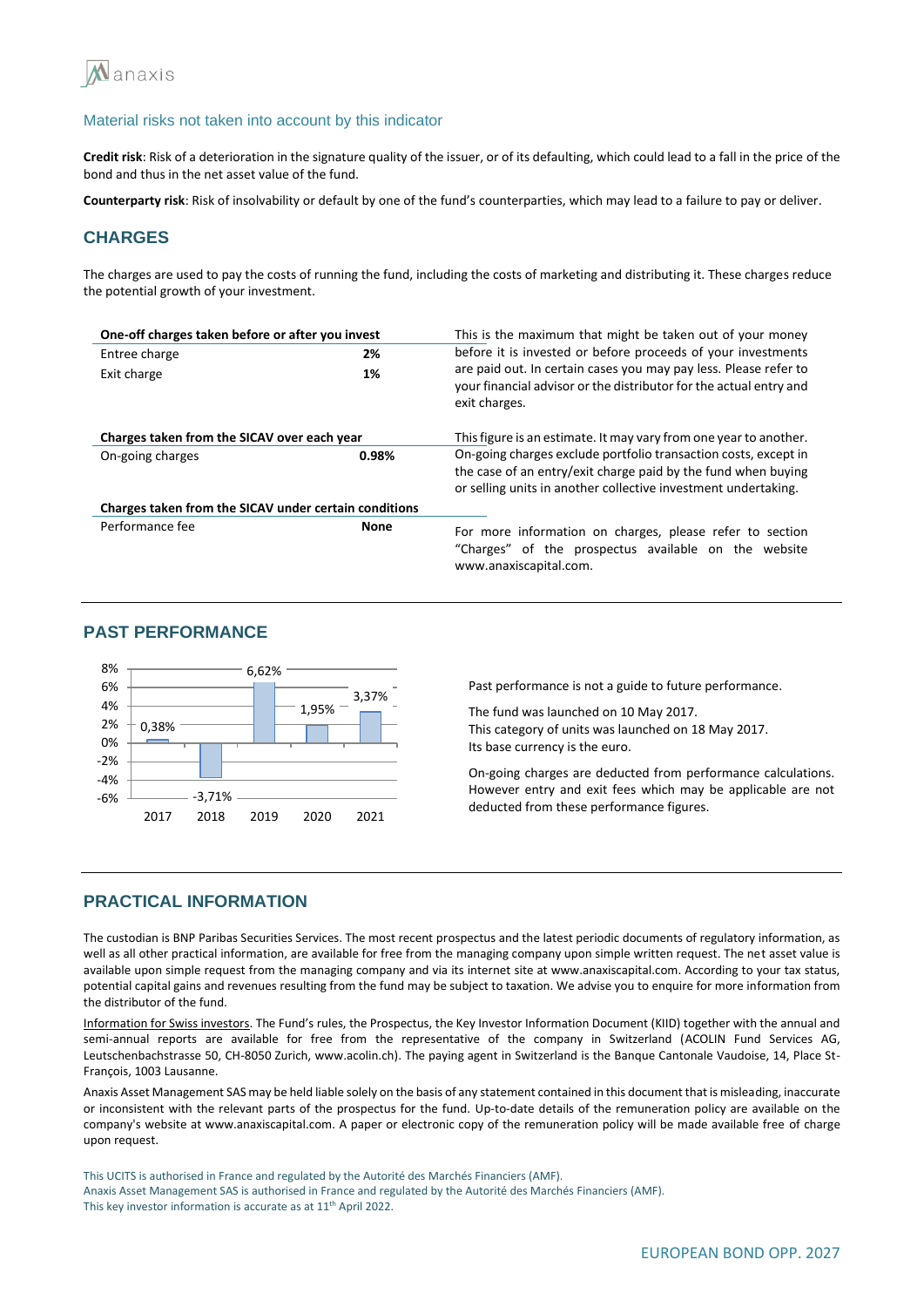

# EUROPEAN BOND OPP. 2027

For an investment in US dollar – J1 Unit – ISIN FR0013221090

ANAXIS ASSET MANAGEMENT

## **OBJECTIVES AND INVESTMENT POLICY**

**Objective**. The objective of this category of units is to achieve, at maturity of 31<sup>st</sup> December 2027, an annualised performance above that of the performance of the US federal bond with maturity 15/11/2027 (ISIN code US9128283F58).

**Sustainable investment objective**. The investment management activity aims to contribute significantly to the objectives of the Paris Agreement by reducing the carbon intensity in the fund portfolio companies by 7.5% per year compared to a reference level measured at the end of 2018.

**Strategy**. The objective should be achieved through active and discretionary management mainly using European corporate bonds.

The fund invests mainly in non-investment grade bonds, or securities of a similar quality as estimated by the management company. This may lead to a potentially higher credit risk.

The majority of the portfolio is comprised of EUR-denominated securities. Foreign exchange risk generated by any investments in other currencies is generally hedged, so that residual currency risk remains below 5%. The currencies which may be used are the Swiss franc, the British pound, the Danish, Norwegian or Swedish krona, the Japanese yen and the US, Canadian, Australian, New Zealand or Singapore dollar.

The investment strategy is based first and foremost on an extensive fundamental analysis of issuers and on the construction of a diversified allocation based on the selection of individual bonds each for their own merits.

The fund may carry out investments in the form of deposits with one or more credit institutions, within the limit of 50% of its assets. The portfolio's bond sensitivity may vary between 0 and 6. It tends to decrease as the fund maturity approaches.

At the latest on 31st December 2027 the fund will be managed as a money-market product with reference to average money-market rates.

Subject to agreement by the AMF the fund shall then elect a new investment strategy, enter into liquidation or merge with another fund.

**Sustainability factors**. First, a sector exclusion policy enables the fund to exclude the following activities: fossil energy, nuclear, plastic packaging, fertilisers and pesticides, weapons, tobacco, nontherapeutic GMOs.

Second, issuers are assigned scores for environment, social issues and governance. Environmental criteria include being committed to a credible emissions reduction policy on a best-efforts basis. In addition, selecting issuers involves focusing specifically on the preservation of aquatic environments and water resources. Social criteria include not maintaining links with authoritarian regimes, not being involved in controversies as well as complying with the principles of the UN Global Compact. Regarding governance, the approach takes the creditor's perspective. Criteria such as financial transparency or legitimacy of intragroup relationships are important. The analysis covers 90% of the portfolio and excludes at least one issuer in five.

The main methodological limitations of the approach involve data availability and data quality, the use of assumptions and forecasts, and the uncertainty surrounding the companies' behaviour and the fulfilment of commitments made.

**Subscriptions and redemptions**. The net asset value is daily. Subscription and redemption orders are received and centralised at the latest by 12am (Paris time) at BNP Paribas Securities Services and executed on the basis of net asset value on the following day, consequently at an unknown price.

**Distribution policy**. Accumulation.

**Recommended horizon**. This UCITS may not be suitable for investors who plan to withdraw their investment before the maturity date of 31<sup>st</sup> December 2027.

# **RISK AND REWARD PROFILE**

| Lower risk                     |   |   |  | Higher risk |   |                                 |
|--------------------------------|---|---|--|-------------|---|---------------------------------|
| <b>Typically lower rewards</b> |   |   |  |             |   | <b>Typically higher rewards</b> |
|                                | 2 | 3 |  |             | 6 |                                 |

#### Clarification on the profile

The invested capital is not guaranteed. This intermediate risk level may be explained by investments in corporate bonds of various credit ratings, and by the fund's exposure to changes in interest rates.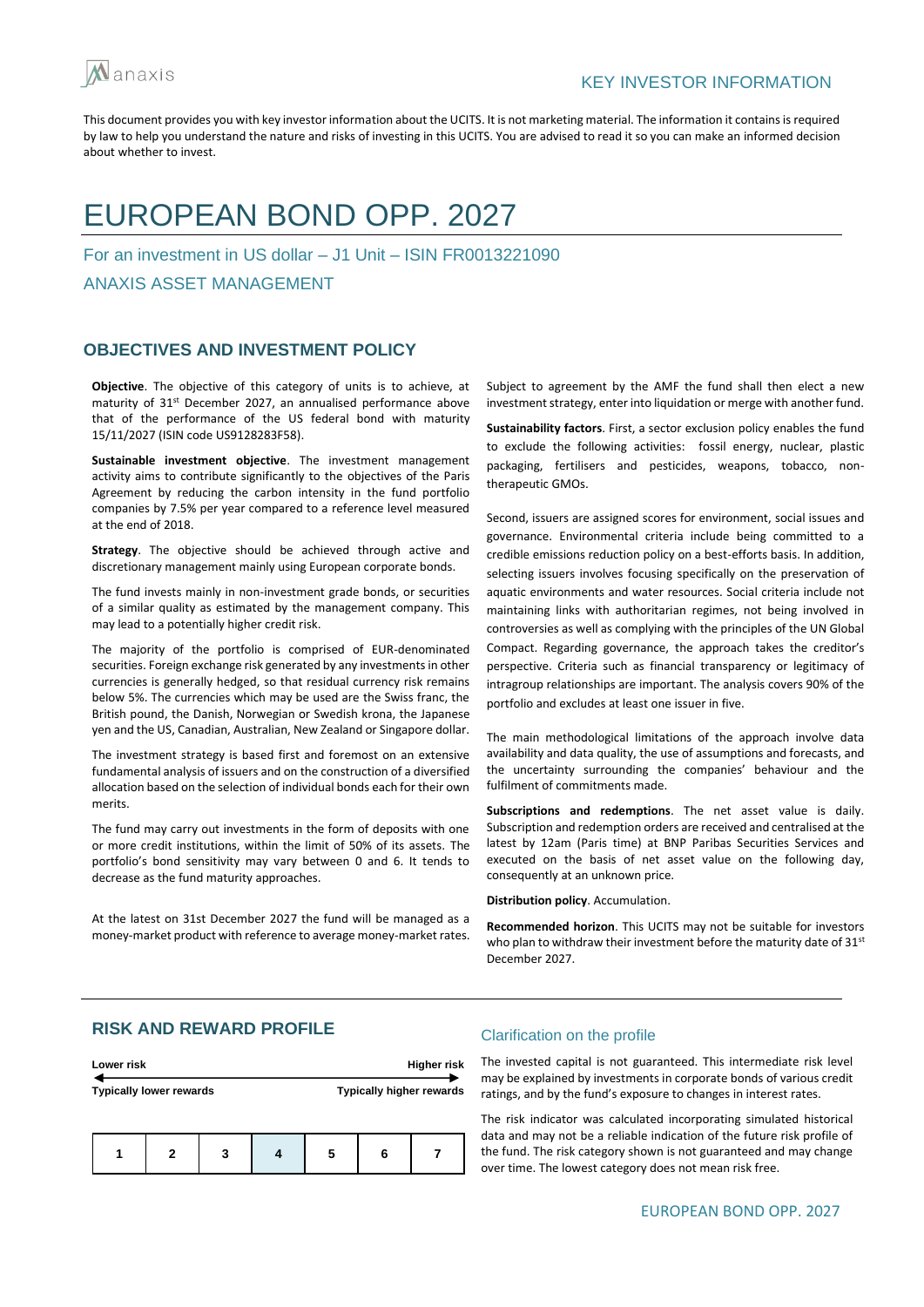

**Credit risk**: Risk of a deterioration in the signature quality of the issuer, or of its defaulting, which could lead to a fall in the price of the bond and thus in the net asset value of the fund.

**Counterparty risk**: Risk of insolvability or default by one of the fund's counterparties, which may lead to a failure to pay or deliver.

## **CHARGES**

The charges are used to pay the costs of running the fund, including the costs of marketing and distributing it. These charges reduce the potential growth of your investment.

| One-off charges taken before or after you invest      |             | This is the maximum that might be taken out of your money                                                                                                                                          |  |  |
|-------------------------------------------------------|-------------|----------------------------------------------------------------------------------------------------------------------------------------------------------------------------------------------------|--|--|
| Entree charge                                         | 2%          | before it is invested or before proceeds of your investments                                                                                                                                       |  |  |
| Exit charge                                           | 1%          | are paid out. In certain cases you may pay less. Please refer to<br>your financial advisor or the distributor for the actual entry and<br>exit charges.                                            |  |  |
| Charges taken from the SICAV over each year           |             | This figure is an estimate. It may vary from one year to another.                                                                                                                                  |  |  |
| On-going charges                                      | 0.98%       | On-going charges exclude portfolio transaction costs, except in<br>the case of an entry/exit charge paid by the fund when buying<br>or selling units in another collective investment undertaking. |  |  |
| Charges taken from the SICAV under certain conditions |             |                                                                                                                                                                                                    |  |  |
| Performance fee                                       | <b>None</b> | For more information on charges, please refer to section<br>"Charges" of the prospectus available on the website<br>www.anaxiscapital.com.                                                         |  |  |

# **PAST PERFORMANCE**



Past performance is not a guide to future performance.

The fund was launched on 10 May 2017. This category of units was launched on 13 September 2017. Its base currency is the US dollar.

On-going charges are deducted from performance calculations. However entry and exit fees which may be applicable are not deducted from these performance figures.

### **PRACTICAL INFORMATION**

The custodian is BNP Paribas Securities Services. The most recent prospectus and the latest periodic documents of regulatory information, as well as all other practical information, are available for free from the managing company upon simple written request. The net asset value is available upon simple request from the managing company and via its internet site at www.anaxiscapital.com. According to your tax status, potential capital gains and revenues resulting from the fund may be subject to taxation. We advise you to enquire for more information from the distributor of the fund.

Information for Swiss investors. The Fund's rules, the Prospectus, the Key Investor Information Document (KIID) together with the annual and semi-annual reports are available for free from the representative of the company in Switzerland (ACOLIN Fund Services AG, Leutschenbachstrasse 50, CH-8050 Zurich, www.acolin.ch). The paying agent in Switzerland is the Banque Cantonale Vaudoise, 14, Place St-François, 1003 Lausanne.

Anaxis Asset Management SAS may be held liable solely on the basis of any statement contained in this document that is misleading, inaccurate or inconsistent with the relevant parts of the prospectus for the fund. Up-to-date details of the remuneration policy are available on the company's website at www.anaxiscapital.com. A paper or electronic copy of the remuneration policy will be made available free of charge upon request.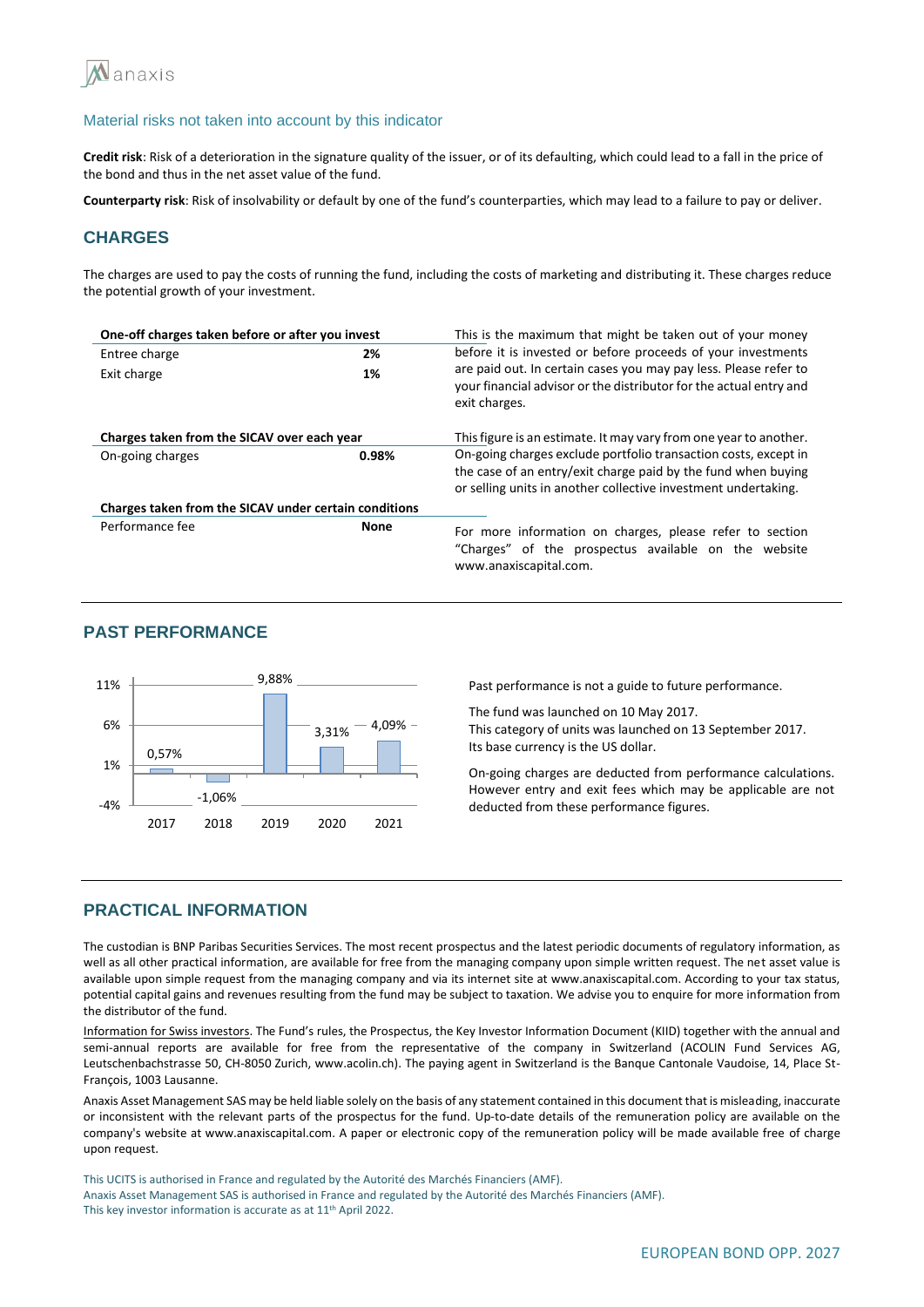

# EUROPEAN BOND OPP. 2027

For an investment in Swiss franc – K1 Unit – ISIN FR0013221108

ANAXIS ASSET MANAGEMENT

## **OBJECTIVES AND INVESTMENT POLICY**

**Objective**. The objective of this category of units is to achieve, at maturity of 31<sup>st</sup> December 2027, an annualised performance after fees above that of the performance of the Swiss federal bond with maturity 27/06/2027 (ISIN code CH0031835561).

**Sustainable investment objective**. The investment management activity aims to contribute significantly to the objectives of the Paris Agreement by reducing the carbon intensity in the fund portfolio companies by 7.5% per year compared to a reference level measured at the end of 2018.

**Strategy**. The objective should be achieved through active and discretionary management mainly using European corporate bonds.

The fund invests mainly in non-investment grade bonds, or securities of a similar quality as estimated by the management company. This may lead to a potentially higher credit risk.

The majority of the portfolio is comprised of EUR-denominated securities. Foreign exchange risk generated by any investments in other currencies is generally hedged, so that residual currency risk remains below 5%. The currencies which may be used are the Swiss franc, the British pound, the Danish, Norwegian or Swedish krona, the Japanese yen and the US, Canadian, Australian, New Zealand or Singapore dollar.

The investment strategy is based first and foremost on an extensive fundamental analysis of issuers and on the construction of a diversified allocation based on the selection of individual bonds each for their own merits.

The fund may carry out investments in the form of deposits with one or more credit institutions, within the limit of 50% of its assets. The portfolio's bond sensitivity may vary between 0 and 6. It tends to decrease as the fund maturity approaches.

At the latest on 31st December 2027 the fund will be managed as a money-market product with reference to average money-market rates. Subject to agreement by the AMF the fund shall then elect a new investment strategy, enter into liquidation or merge with another fund.

**Sustainability factors**. First, a sector exclusion policy enables the fund to exclude the following activities: fossil energy, nuclear, plastic packaging, fertilisers and pesticides, weapons, tobacco, nontherapeutic GMOs.

Second, issuers are assigned scores for environment, social issues and governance. Environmental criteria include being committed to a credible emissions reduction policy on a best-efforts basis. In addition, selecting issuers involves focusing specifically on the preservation of aquatic environments and water resources. Social criteria include not maintaining links with authoritarian regimes, not being involved in controversies as well as complying with the principles of the UN Global Compact. Regarding governance, the approach takes the creditor's perspective. Criteria such as financial transparency or legitimacy of intragroup relationships are important. The analysis covers 90% of the portfolio and excludes at least one issuer in five.

The main methodological limitations of the approach involve data availability and data quality, the use of assumptions and forecasts, and the uncertainty surrounding the companies' behaviour and the fulfilment of commitments made.

**Subscriptions and redemptions**. The net asset value is daily. Subscription and redemption orders are received and centralised at the latest by 12am (Paris time) at BNP Paribas Securities Services and executed on the basis of net asset value on the following day, consequently at an unknown price.

**Distribution policy**. Accumulation.

**Recommended horizon**. This UCITS may not be suitable for investors who plan to withdraw their investment before the maturity date of  $31^{st}$ December 2027.

# **RISK AND REWARD PROFILE**

| Lower risk                     |  |   |  | <b>Higher risk</b>              |  |  |
|--------------------------------|--|---|--|---------------------------------|--|--|
| <b>Typically lower rewards</b> |  |   |  | <b>Typically higher rewards</b> |  |  |
|                                |  |   |  |                                 |  |  |
|                                |  | 2 |  |                                 |  |  |

#### Clarification on the profile

The invested capital is not guaranteed. This intermediate risk level may be explained by investments in corporate bonds of various credit ratings, and by the fund's exposure to changes in interest rates.